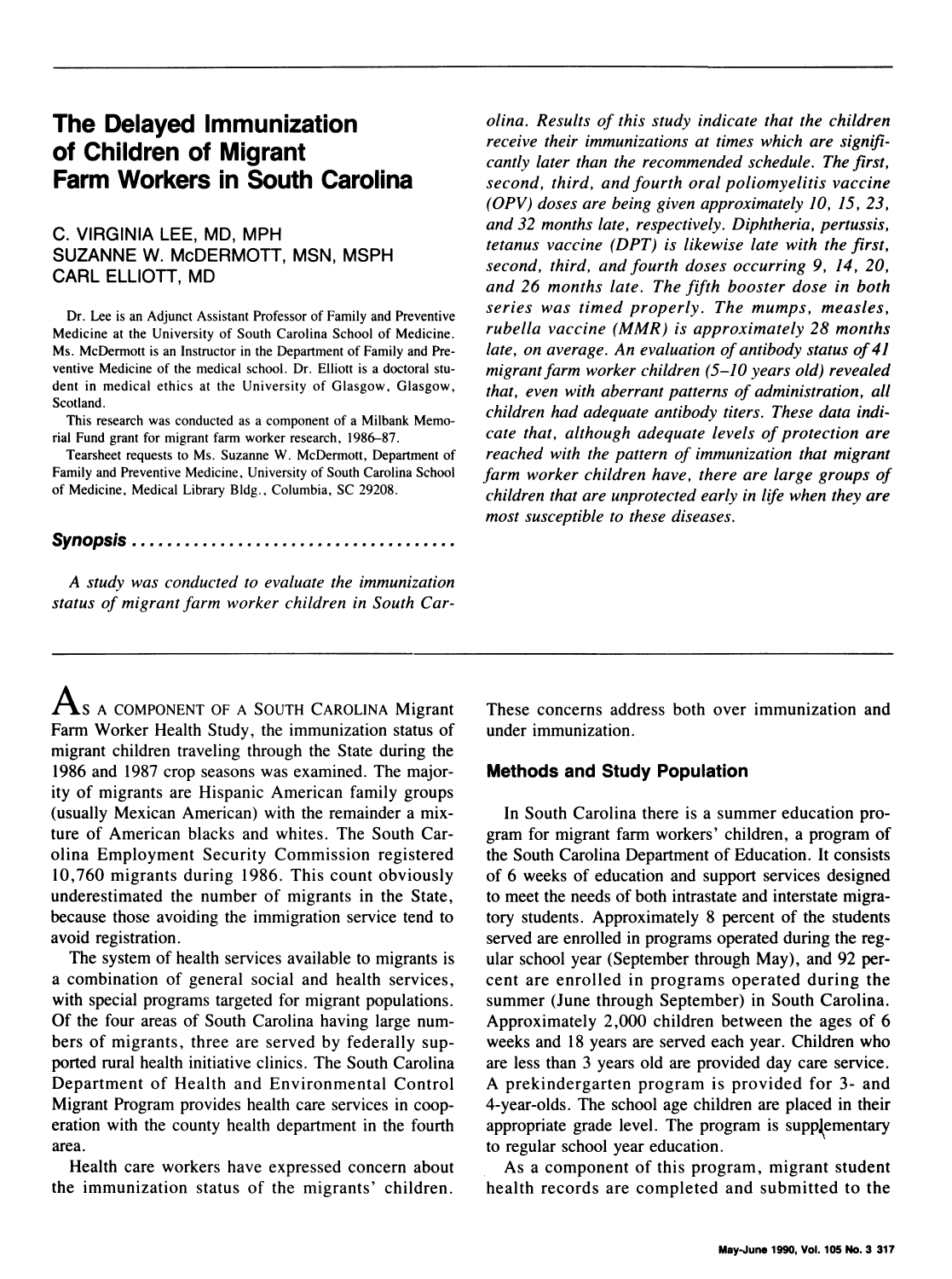Age at first dose of diphtheria pertussis tetanus (DPT) vaccine



Migrant Education-Interstate and Intrastate Coordination Program. A repository for these records is the Arkansas Department of Education in Little Rock. These records contain screening data and laboratory test results, immunization data, and a list of unresolved health problems.

The South Carolina Department of Education has on file a complete set of the records of migrant farm worker children attending their summer program. The unduplicated records of 1,022 children attending the South Carolina school programs in 1985 were analyzed. This year was selected to accommodate the lag time required to complete the record keeping system. For a variety of reasons, 409 records had no immunization information. These children were dropped from the analysis, since the assumption could not be made that they were not immunized. A random sample of 40 records, from the remaining 613, were reviewed against clinic and family records and were found to be accurate. All records with any immunization data were analyzed.

A serum survey of level of antibody protection was conducted to supplement data collected from the records. Consent forms, to allow the drawing of blood, were sent home with children between the ages of 5 and 13 attending school in Johns Island and Spartanburg. Although a large number of parents consented to participation, only 41 blood specimens were drawn, a consequence of the movement of the farm workers and the inconsistent attendance at the schools.

Serum samples, of a minimum of 3.0 ml serum per child, were sent to St. Christopher's Hospital for Children in Philadelphia, PA, for analysis. The assays (Centers for Disease Control approved standardized procedures) used to determine antibody status were

- 1. Diphtheria-toxin neutralization in VERO cells
- 2. Tetanus-modified passive hemagglutination
- 3. Pertussis-direct whole cell agglutination
- 4. Measles-enzyme linked immunoassay (ELISA)
- 5. Mumps-enzyme linked immunoassay (ELISA)

6. Rubella-enzyme linked immunoassay (ELISA)

7. Poliovirus type 1-virus neutralization in VERO cells

8. Poliovirus type 2-virus neutralization in VERO cells

9. Poliovirus type 3-virus neutralization in VERO cells

## **Results**

Analysis of the 613 records to determine the level of completed series showed that only 35 percent of students had a completed series of immunizations by the age of <sup>10</sup> years. A complete series consisted of four doses of diphtheria, pertussis, tetanus vaccine (DPT), three or more doses of oral poliomyelitis vaccine (OPV), and one dose of mumps, measles, rubella vaccine (MMR). Only 10 percent of the 2-year-olds had completed this level of immunizations (table 1).

The timing of administration of each dose of vaccine was examined for each series. Current recommendations for OPV administration call for the vaccine to be given at 2 months, 4 months, 15 months, and 4-6 years. For the South Carolina migrant children studied, OPV was given at an average age of <sup>12</sup> months for the first oral polio dose, 18 months for the second, and 30 months for the third. The range for the series is notably wider for the last dose and less variable for the first two doses, as shown in the following table:

| OPV dose             | Mean age<br>(months) | Standard<br>deviation | Variance |  |
|----------------------|----------------------|-----------------------|----------|--|
| $1st. \ldots \ldots$ | 12.4                 | 15.9                  | 253.3    |  |
| 2nd                  | 19.0                 | 18.3                  | 355.9    |  |
| $3rd$                | 28.9                 | 23.5                  | 550.0    |  |
| $4th$                | 47.0                 | 27.9                  | 776.3    |  |
| $5th$                | 65.2                 | 29.0                  | 842.2    |  |

As with OPV, the data from the school program shows <sup>a</sup> pattern of late starts for the first dose of DPT but with wide variance. It is recommended that DPT immunizations be given by 2, 4, 6, and 18 months, and 6 years. The variance increases for the second through the fifth dose with the variance being quite high for the fourth and fifth doses, as follows:

| DPT dose             | Mean age<br>(months) | <b>Standard</b><br>deviation | <i><b>Variance</b></i> |  |
|----------------------|----------------------|------------------------------|------------------------|--|
| $1st. \ldots \ldots$ | 11.5                 | 15.5                         | 240.0                  |  |
| 2nd                  | 17.9                 | 17.8                         | 318.5                  |  |
| $3rd$                | 26.4                 | 21.5                         | 460.1                  |  |
| $4th$                | 41.5                 | 23.5                         | 532.9                  |  |
| $5th$                | 64.4                 | 31.2                         | 971.7                  |  |

The recommendation for a change in the timing of the MMR from <sup>12</sup> to <sup>15</sup> months was based on four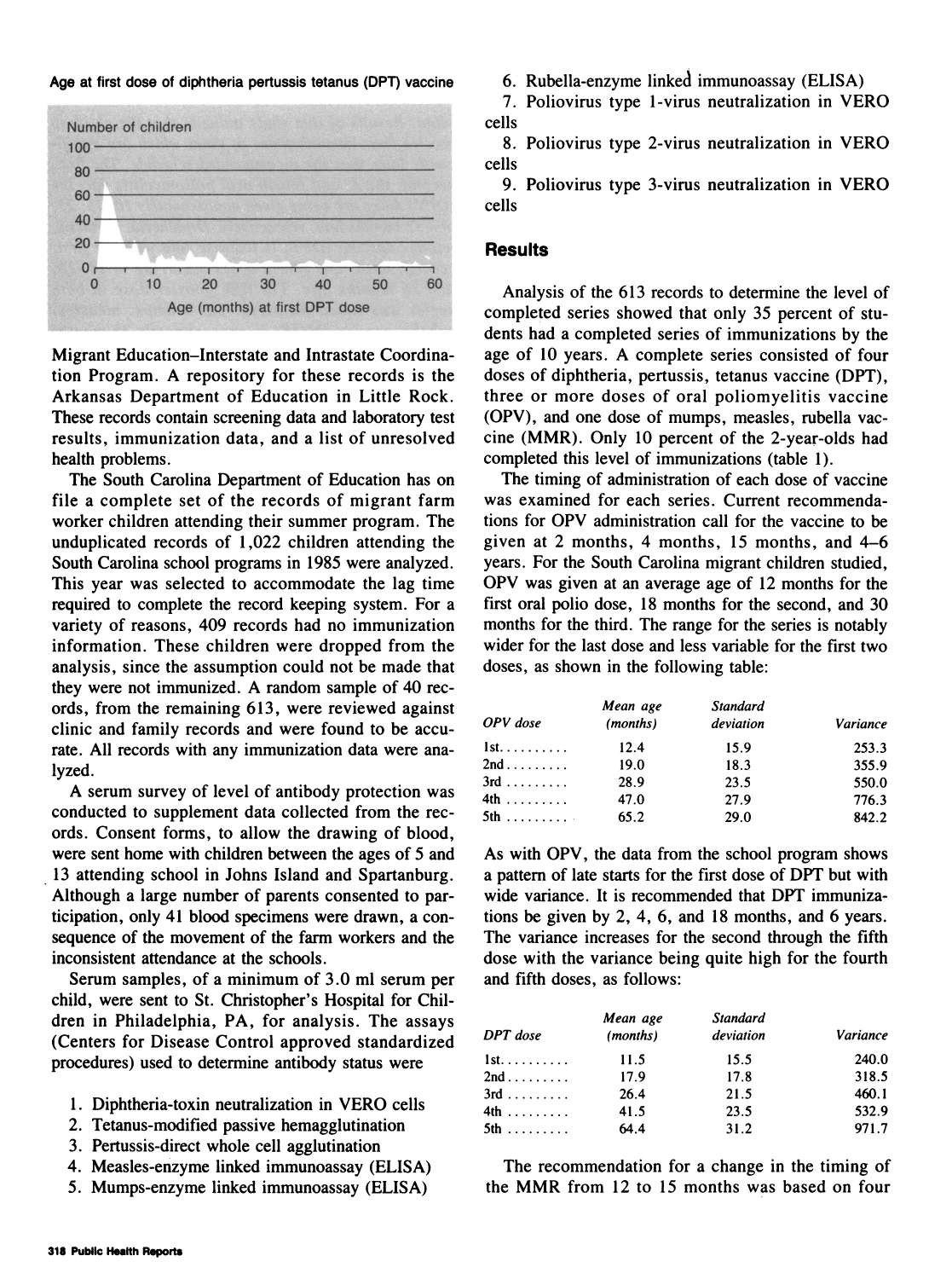Table 1. Immunization status of South Carolina migrant farm worker children, 1985

| School                        | Total<br>students | <i><b>Immunization data</b></i><br>from school records |         | Complete series1<br>by age 10 |         | Complete series<br>by age 5 |         | Complete series<br>by age 2 |         |
|-------------------------------|-------------------|--------------------------------------------------------|---------|-------------------------------|---------|-----------------------------|---------|-----------------------------|---------|
|                               |                   | Number                                                 | Percent | Number <sup>2</sup>           | Percent | Number <sup>2</sup>         | Percent | Number <sup>2</sup>         | Percent |
| Monetta                       | 190               | 99                                                     | 52      | 57                            | 58      | 45                          | 45      | 19                          | 19      |
| Daniel Morgan                 | 48                | 28                                                     | 58      | 11                            | 39      | 10                          | 36      |                             |         |
| Haut Gap                      | 268               | 169                                                    | 63      |                               | 4       |                             | 4       |                             | .006    |
| Oconee $\dots\dots\dots\dots$ | 18                | 10                                                     | 56      |                               | 0       |                             | 0       |                             | 0       |
| Lady's $Island$               | 159               | 98                                                     | 62      | 34                            | 35      | 26                          | 27      |                             |         |
| E.B. Ellington                | 220               | 148                                                    | 67      | 71                            | 48      | 53                          | 36      | 19                          | 13      |
| Holly Spring                  | 83                | 31                                                     | 37      | 2                             | 6       |                             | з       |                             | 0       |
| St. James<br>.                | 36                | 30                                                     | 83      | 29                            | 97      | 23                          | 83      | 10                          | 33      |
| Total                         | 1,022             | 613                                                    | 60      | 211                           | 35      | 164                         | 27      | 63                          | 10      |

'Complete series: 4 DPT, 3 or more OPV, MMR. Complete series were calculated on children with immunization data, not number of children in program.

studies that showed that antibody prevalence in children vaccinated at 12 months ranged from 80-85 percent, but it was 95 percent in children immunized after 13 months  $(1-4)$ . In these migrant children, the average age when it was administered was 3.6 years. None of these children had been immunized before 12 months of age. Data on timing of MMR was as follows:

| <b>MMR</b> dose<br>the control of the control of the con-                                | <b>Months</b> |
|------------------------------------------------------------------------------------------|---------------|
| Standard deviation $\ldots \ldots \ldots \ldots \ldots \ldots \ldots \ldots \ldots$ 35.7 |               |

Further analysis of the timing of the onset of initiation of the DPT series was carried out to identify factors contributing to the delay. More than 86 percent of these children had initiated the series by age 5 years (see chart).

The group of children receiving their first DPT before 12 months was examined to determine if the month of birth had influenced the onset of immunization. Those born in the 6 months from January to June would reach age 2 months around the time that the family began the migration, while those born from July to December would be at their home base when they reached the age for the first dose of DPT. There was no difference in the rate of immunization between the two groups and in the number of children receiving the vaccine before the age of 12 months (table 2).

To determine the effect of aberrant patterns of immunization on levels of antibodies, a small serum survey of 41 samples was examined. The 41 children were between 5 and 13 years and had their completed series of immunizations. The serum was measured for antibodies to pertussis, tetanus, rubella, and poliomyelitis. All 41 children had adequate titers for pertussis, poliomyelitis, and tetanus. Two of the samples had no 2Categories are not mutually exclusive.

Table 2. Relationship of birth month to timing of first dose of diphtheria, pertussis, tetanus vaccine

| <b>Birth month</b>                   | Number<br>of births              | <b>First DPT</b><br>under 1 year | Percent                          |
|--------------------------------------|----------------------------------|----------------------------------|----------------------------------|
| January<br>February<br>March         | 38<br>58<br>49<br>38<br>44<br>46 | 25<br>30<br>21<br>19<br>21<br>21 | 68<br>52<br>43<br>50<br>48<br>46 |
| 6 months $\dots \dots \dots$         | 273                              | 137                              | 50                               |
| September<br>November                | 46<br>47<br>44<br>46<br>52<br>61 | 24<br>25<br>17<br>22<br>25<br>38 | 52<br>53<br>16<br>48<br>48<br>62 |
| 6 months $\dots\dots\dots\dots\dots$ | 296                              | 151                              | 51                               |

antibodies against rubella. When these two samples were analyzed for antibodies to mumps and measles, both had adequate titers to measles. One child had no antibodies to mumps as well as rubella.

#### **Discussion**

Although studies on the timing of immunizations are difficult to locate, it appears likely that migrant children differ markedly from the rest of the population. In a 1979 Ohio study, 72.5 percent of 2-year-old children had completed a basic series of immunizations, defined as three DPIT, three OPV, and one measles and rubella vaccination  $(5)$ .

A survey by the South Carolina Department of Health and Environmental Control indicated that 72 percent of white children and 67 percent of nonwhite